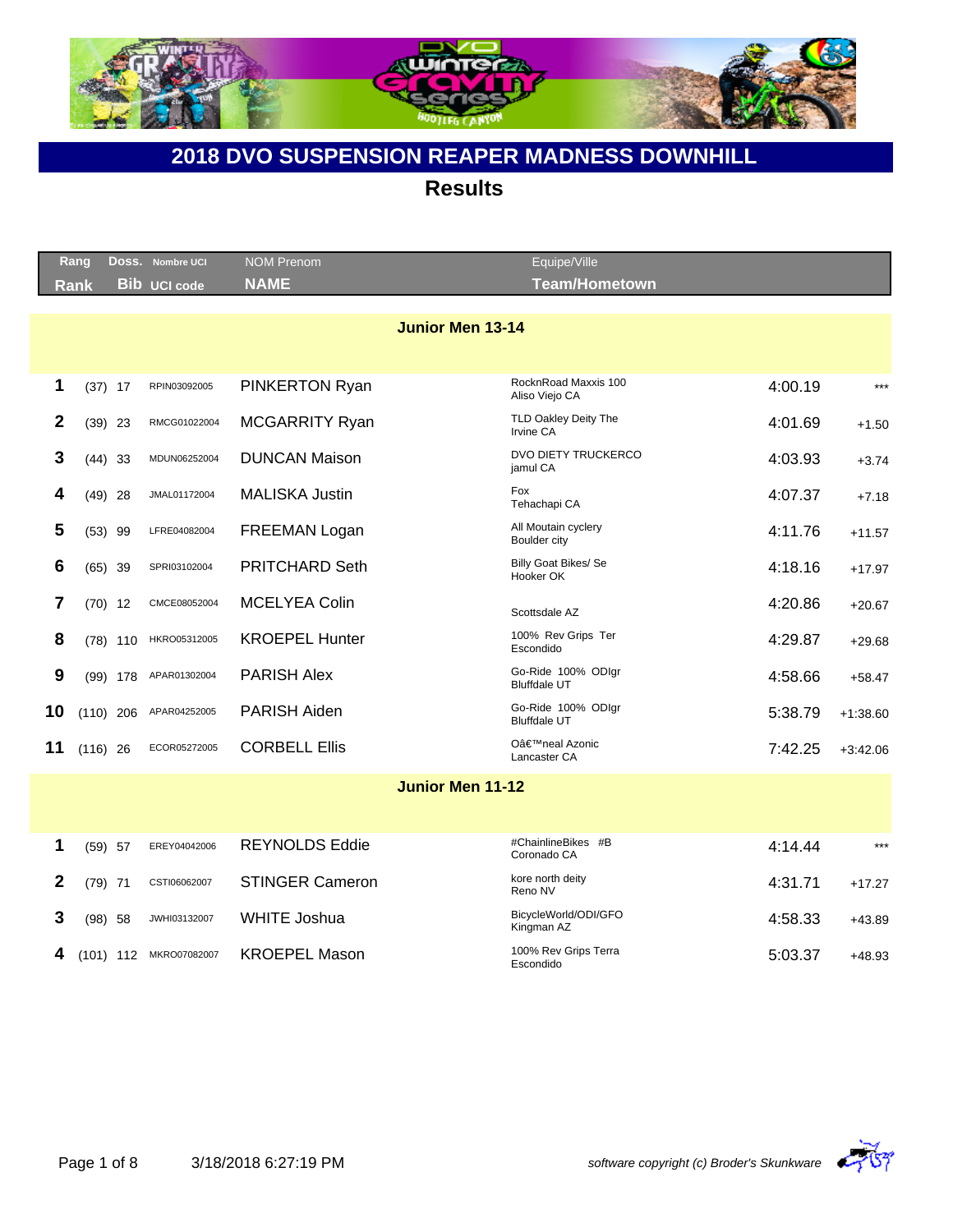|              | Rang       |             | Doss. Nombre UCI       | <b>NOM Prenom</b>          | Equipe/Ville                                 |         |            |
|--------------|------------|-------------|------------------------|----------------------------|----------------------------------------------|---------|------------|
|              | Rank       |             | <b>Bib UCI code</b>    | <b>NAME</b>                | <b>Team/Hometown</b>                         |         |            |
|              |            |             |                        |                            |                                              |         |            |
|              |            |             |                        | Junior Men 6-10            |                                              |         |            |
|              |            |             |                        |                            |                                              |         |            |
| 1            |            | $(97)$ 22   | JDUN11052008           | <b>DUNCAN Justin</b>       | DVO DEITY TRUCKERCO<br>jamul CA              | 4:57.96 | $***$      |
| 2            |            | $(111)$ 191 | CCLI01242009           | <b>CLIFFORD Connor</b>     | Factory Daylight Cyc<br>Hurricane UT         | 5:53.72 | $+55.76$   |
| 3            | $(112)$ 16 |             | TPEN03022008           | <b>PENDERGRASS Trustin</b> | Z team /Zion cycles<br>Virgin UT             | 5:56.13 | $+58.17$   |
| 4            | $(114)$ 40 |             | TMAL08212009           | <b>MALISKA Travis</b>      | Fox<br>Tehachapi CA                          | 6:19.58 | $+1:21.62$ |
|              |            |             |                        | <b>Junior Women 11-14</b>  |                                              |         |            |
|              |            |             |                        |                            |                                              |         |            |
|              |            |             |                        |                            | All Mountain Cyclery                         |         |            |
| 1            |            | (95) 69     | THEA08232007           | <b>HEAP Teagan</b>         | Las Vegas NV                                 | 4:56.75 |            |
|              |            |             |                        | <b>Cat 3 Women 15-29</b>   |                                              |         |            |
|              |            |             |                        |                            |                                              |         |            |
|              |            |             |                        |                            | Go-Ride                                      |         |            |
| 1            |            |             | (115) 182 ZSTE02122002 | STEELE Zoë                 | Sandy UT                                     | 6:51.36 |            |
|              |            |             |                        | <b>Cat 3 Men 15-18</b>     |                                              |         |            |
|              |            |             |                        |                            |                                              |         |            |
|              |            |             |                        |                            |                                              |         |            |
| 1            |            | $(57)$ 102  | KORO04172003           | <b>OROURKE Kaleb</b>       | TRP under wraps<br>Henderson                 | 4:14.04 | $***$      |
| $\mathbf{2}$ |            | $(64)$ 47   | LUHL06282002           | <b>UHLRICH Luke</b>        | Deity / CrankBrother<br>Las Vegas NV         | 4:17.57 | $+3.53$    |
| 3            |            | $(76)$ 117  | CHAM06122001           | <b>HAMEL Chase</b>         | ALL MOUNTAIN CYCLERY<br><b>BOULDER CITY</b>  | 4:23.51 | $+9.47$    |
| 4            |            | $(94)$ 189  | ABUR08222002           | <b>BURTON Alec</b>         | <b>Bear Valley Bikes</b><br>Big Bear lake CA | 4:55.95 | $+41.91$   |
|              |            |             |                        | <b>Cat 3 Men 19-29</b>     |                                              |         |            |
|              |            |             |                        |                            |                                              |         |            |
|              |            |             |                        |                            |                                              |         |            |
| 1            |            | $(91)$ 73   | BTIL03151989           | <b>TILLMAN Bobby</b>       | Pinecraft racing<br>Prescott Az              | 4:51.84 | ***        |
| 2            | $(104)$ 35 |             | BROG12081999           | <b>ROGERS Bryce</b>        | Mom & Dad workin we<br>Boulder city NV       | 5:07.88 | $+16.04$   |

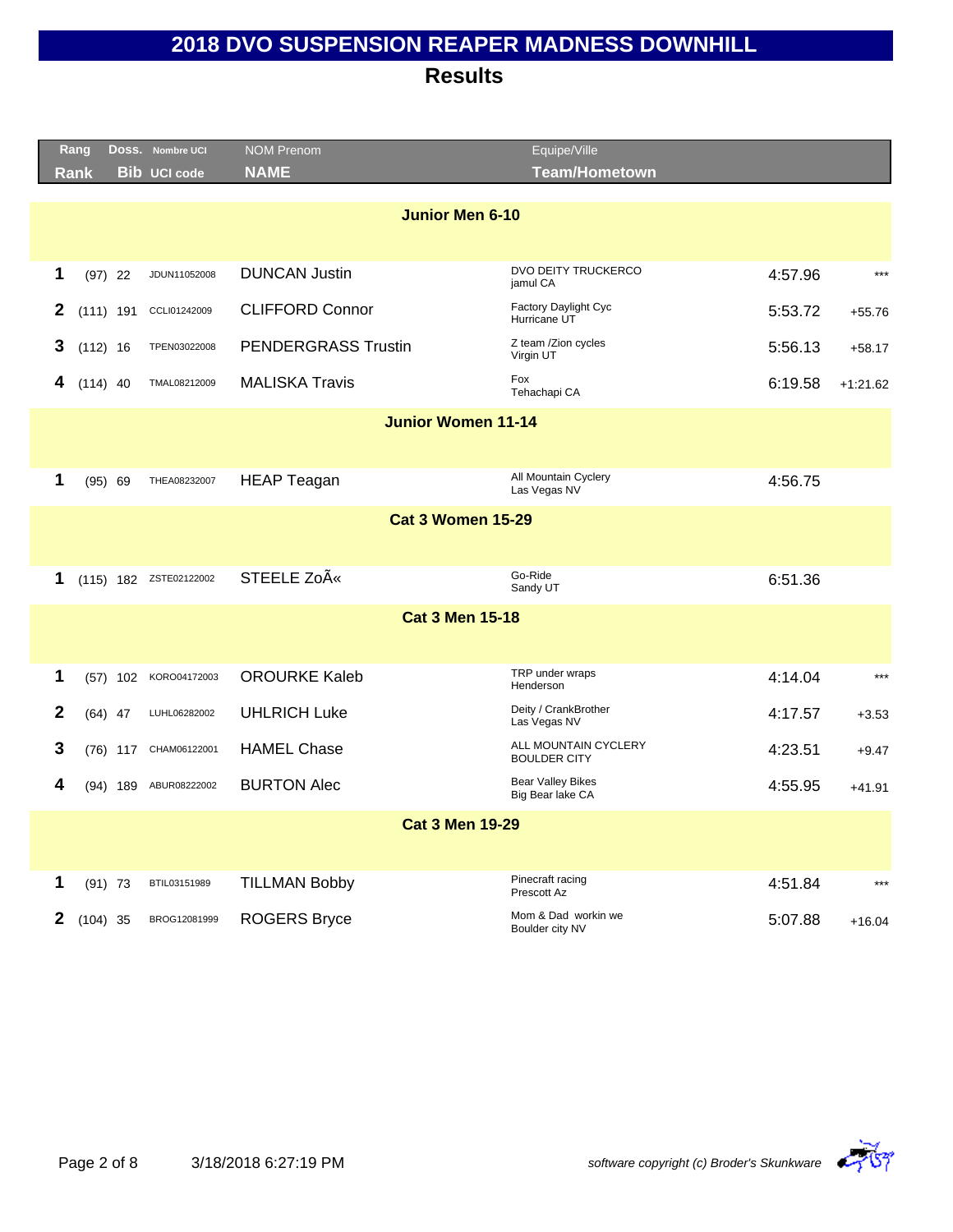|                        | Rang        |     | Doss. Nombre UCI    | <b>NOM Prenom</b>          | Equipe/Ville                             |         |            |  |  |  |  |
|------------------------|-------------|-----|---------------------|----------------------------|------------------------------------------|---------|------------|--|--|--|--|
|                        | <b>Rank</b> |     | <b>Bib UCI code</b> | <b>NAME</b>                | <b>Team/Hometown</b>                     |         |            |  |  |  |  |
| <b>Cat 3 Men 30-39</b> |             |     |                     |                            |                                          |         |            |  |  |  |  |
| 1                      | $(77)$ 201  |     | JGOS04301984        | <b>GOSS Jesse</b>          | Surprise AZ                              | 4:26.48 | $***$      |  |  |  |  |
| 2                      | (83) 89     |     | JGAT01081985        | <b>GATES Jonathan</b>      |                                          | 4:36.18 | $+9.70$    |  |  |  |  |
| 3                      | $(86)$ 97   |     | LMAN11241984        | <b>MANALO Leann Andrei</b> | Tucson Endurance Per<br>Tucson Arizona   | 4:41.72 | $+15.24$   |  |  |  |  |
| 4                      | $(88)$ 999  |     | MZIM02101980        | <b>ZIMMER Mike</b>         | Las Vegas NV                             | 4:46.87 | $+20.39$   |  |  |  |  |
| 5                      | $(93)$ 104  |     | OPAD11281981        | <b>PADILLA Oscar</b>       |                                          | 4:53.14 | $+26.66$   |  |  |  |  |
| 6                      | $(117)$ 74  |     | DDAV06111982        | <b>DAVIS Dereck</b>        | pinecraft racing<br>prescott             | 7:49.36 | $+3:22.88$ |  |  |  |  |
|                        |             |     |                     | <b>Cat 3 Men 40+</b>       |                                          |         |            |  |  |  |  |
|                        |             |     |                     |                            |                                          |         |            |  |  |  |  |
| 1                      | $(103)$ 114 |     | MDON05111974        | DONARDO Magahis            | <b>United Adobo</b><br>Glendale CA       | 5:05.97 | $***$      |  |  |  |  |
| 2                      | $(107)$ 9   |     | CCAR11081974        | <b>CARLTON Chris</b>       | Caliente NV                              | 5:18.34 | $+12.37$   |  |  |  |  |
|                        |             |     |                     | Cat 2/3 Men 50+            |                                          |         |            |  |  |  |  |
|                        |             |     |                     |                            |                                          |         |            |  |  |  |  |
| 1                      | (82)        | 115 | SJON03121966        | <b>JONES Stan</b>          | henderson                                | 4:35.67 | $***$      |  |  |  |  |
| $\mathbf{2}$           | $(96)$ 14   |     | GVAR09241968        | <b>VARGAS Gabriel</b>      | Hacienda Heights CA                      | 4:57.21 | $+21.54$   |  |  |  |  |
|                        |             |     |                     | <b>Cat 2 Men 15-18</b>     |                                          |         |            |  |  |  |  |
|                        |             |     |                     |                            |                                          |         |            |  |  |  |  |
| 1                      | (30) 6      |     | JMAR09212003        | <b>MARKEWITZ Julien</b>    | Laketown Bicycles T<br>Salt Lake City UT | 3:56.30 | $***$      |  |  |  |  |
| $\mathbf{2}$           | $(48)$ 66   |     | SBRO03052000        | <b>BROWN Sam</b>           | Giro/Ergon<br>Eagle CO                   | 4:07.21 | $+10.91$   |  |  |  |  |
| 3                      | $(58)$ 24   |     | SMAG09072000        | <b>MAGNI Severin</b>       | Kore North<br>tempe AZ                   | 4:14.27 | $+17.97$   |  |  |  |  |
| 4                      | $(62)$ 42   |     | CSPE02162003        | <b>SPENCER Carson</b>      | Laketown Bicycles/GT<br>Draper UT        | 4:16.32 | $+20.02$   |  |  |  |  |
| 5                      | $(72)$ 27   |     | CCAN07182002        | <b>CANTRELL Caleb</b>      | <b>Buckeye AZ</b>                        | 4:21.14 | $+24.84$   |  |  |  |  |

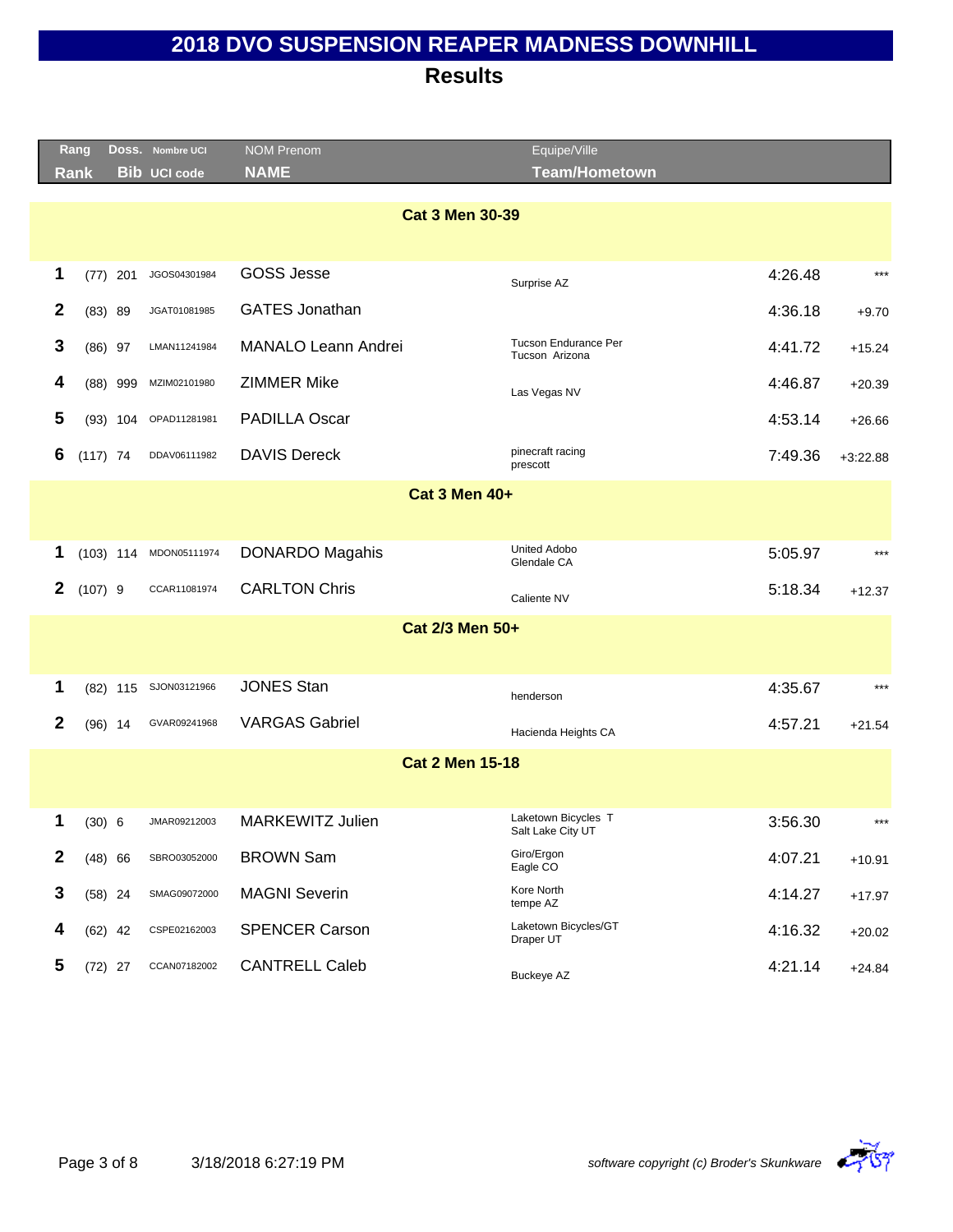|                        | Rang                 |             | DOSS. Nombre UCI      | <b>NOM Prenom</b>      | Equipe/Ville                                 |         |          |  |  |  |  |  |
|------------------------|----------------------|-------------|-----------------------|------------------------|----------------------------------------------|---------|----------|--|--|--|--|--|
|                        | Rank                 |             | <b>Bib UCI code</b>   | <b>NAME</b>            | <b>Team/Hometown</b>                         |         |          |  |  |  |  |  |
|                        |                      |             |                       | <b>Cat 2 Men 19-29</b> |                                              |         |          |  |  |  |  |  |
| 1                      |                      | $(32)$ 59   | MBAR08191998          | <b>BARRETT Michael</b> | The Kind Bikes and S<br>avon CO              | 3:57.25 | $***$    |  |  |  |  |  |
| 2                      |                      | $(40)$ 32   | DMCK12301993          | MCKINZIE Dillon        | Phoenix AZ                                   | 4:01.77 | $+4.52$  |  |  |  |  |  |
| 3                      |                      | $(43)$ 21   | GGRA07311991          | <b>GRAHAM Garrett</b>  | Spy O'Neal Rynopow<br>Peoria AZ              | 4:02.97 | $+5.72$  |  |  |  |  |  |
| 4                      |                      | $(45)$ 41   | AGOM10111994          | <b>GOMEZ Amias</b>     | @DesertRatRiders<br>Tempe AZ                 | 4:04.44 | $+7.19$  |  |  |  |  |  |
| 5                      |                      | $(68)$ 31   | KWEL10291997          | <b>WELCKER Keagan</b>  | KHS Grass Roots Raci<br>Pleasant Grove UT    | 4:19.24 | $+21.99$ |  |  |  |  |  |
| 6                      |                      | $(75)$ 54   | MSMI06101998          | <b>SMITH Mason</b>     | Fort Collins CO                              | 4:22.27 | $+25.02$ |  |  |  |  |  |
| <b>Cat 2 Men 30-39</b> |                      |             |                       |                        |                                              |         |          |  |  |  |  |  |
|                        |                      |             |                       |                        |                                              |         |          |  |  |  |  |  |
| 1                      |                      | $(42)$ 179  | DOLS12061980          | <b>OLSON Darmond</b>   | <b>DVO Blisworks Bikes</b><br>Suisun City CA | 4:02.78 | $***$    |  |  |  |  |  |
| 2                      |                      | (T54) 180   | JDOD06231985          | DODD Jason             | <b>Tucson Endurance</b><br>Tucson AZ         | 4:12.26 | $+9.48$  |  |  |  |  |  |
| 3                      |                      | $(63)$ 67   | JDE 03211984          | DE LA SALLE Josh       | Whitehorse YT                                | 4:17.13 | $+14.35$ |  |  |  |  |  |
| 4                      |                      |             | (69) 107 FVAL11121982 | <b>VALLE Francisco</b> | <b>TORO ROJO</b><br><b>LOS ANGELES</b>       | 4:20.81 | $+18.03$ |  |  |  |  |  |
| 5                      |                      |             | (71) 108 VORO05211984 | <b>OROZCO Valentin</b> | TEAM TORO DVO<br><b>WILMINGTON</b>           | 4:20.90 | $+18.12$ |  |  |  |  |  |
|                        | <b>Cat 2 Men 40+</b> |             |                       |                        |                                              |         |          |  |  |  |  |  |
|                        |                      |             |                       |                        |                                              |         |          |  |  |  |  |  |
| 1                      | $(52)$ 7             |             | IHOR04191976          | <b>HORAK</b> lan       | <b>FEA Race Team</b><br>Henderson NV         | 4:10.40 | $***$    |  |  |  |  |  |
| 2                      |                      | $(56)$ 106  | IGON12111976          | <b>GONZALEZ Isaac</b>  | team toro DVO<br><b>HOLLYWOOD</b>            | 4:13.05 | $+2.65$  |  |  |  |  |  |
| 3                      |                      | $(73)$ 29   | SMCK11081971          | <b>MCKINZIE Scott</b>  | Phoenix AZ                                   | 4:21.62 | $+11.22$ |  |  |  |  |  |
| 4                      |                      | $(74)$ 20   | ESHU09021970          | <b>SHUNK Eric</b>      | <b>Team Shunk</b><br>Scottsdale AZ           | 4:22.23 | $+11.83$ |  |  |  |  |  |
| 5                      |                      | $(85)$ 93   | JTRE12111976          | <b>TREVITHICK Josh</b> | Project: Automate<br>Los Angeles             | 4:38.28 | $+27.88$ |  |  |  |  |  |
| 6                      |                      | $(89)$ 90   | RCOW02041974          | <b>COWLING Ryan</b>    | Kore North Bikes /<br>Meridian ID            | 4:51.06 | $+40.66$ |  |  |  |  |  |
| 7                      |                      | $(92)$ 181  | HPAT07271977          | <b>PATRICK Heath</b>   | <b>HLNBOYS</b><br>Boulder city NV            | 4:52.46 | $+42.06$ |  |  |  |  |  |
| 8                      |                      | $(100)$ 183 | JHAR02271970          | <b>HARRIS Jody</b>     | Pleasant view UT                             | 5:02.59 | $+52.19$ |  |  |  |  |  |

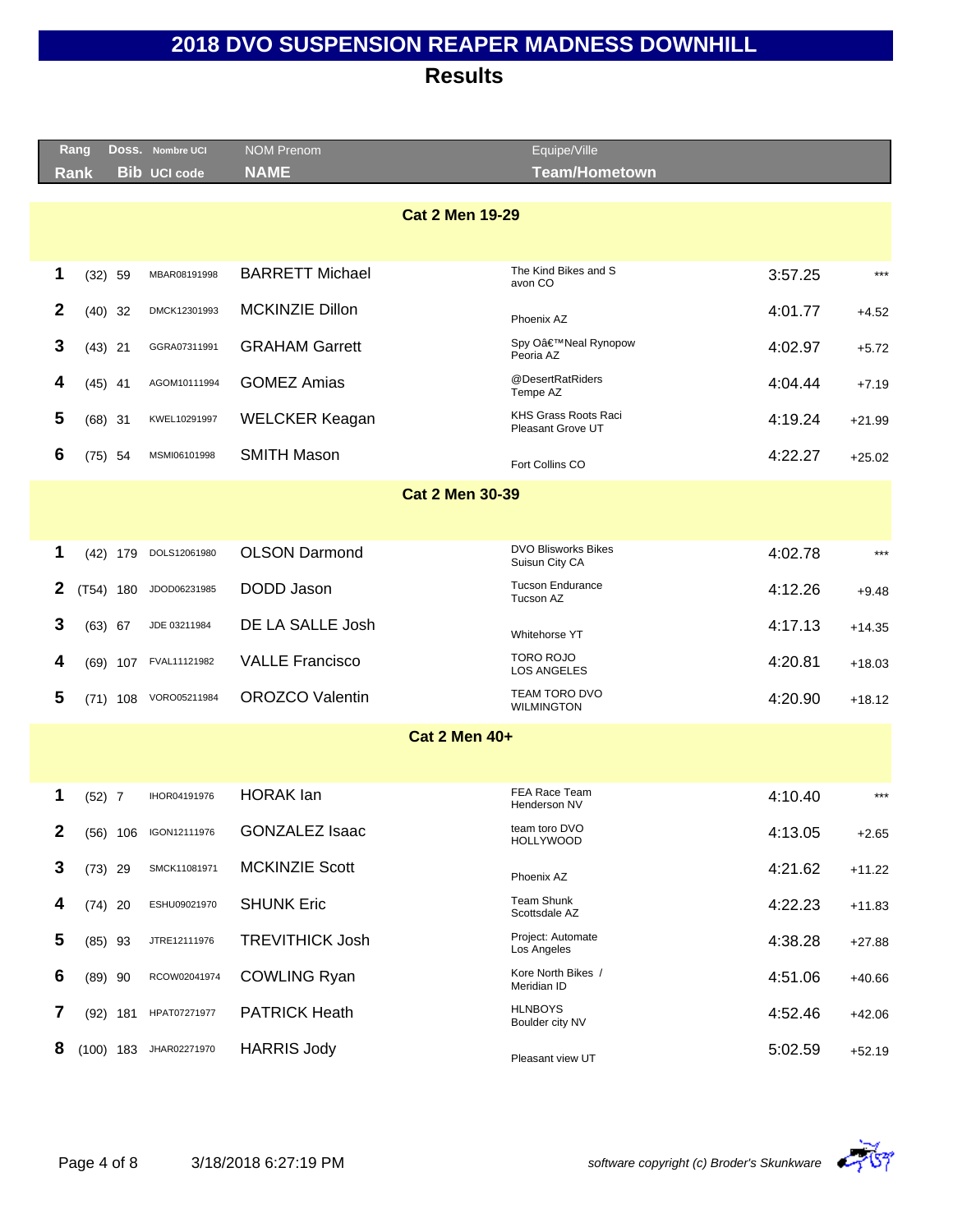| $***$    |         | <b>Team/Hometown</b>                           |                          |                     |            |             |                |
|----------|---------|------------------------------------------------|--------------------------|---------------------|------------|-------------|----------------|
|          |         |                                                | <b>NAME</b>              | <b>Bib UCI code</b> |            | <b>Rank</b> |                |
|          |         | <b>Open Men</b>                                |                          |                     |            |             |                |
|          | 3:43.73 | <b>KHS Factory Racing</b><br>henderson         | <b>SPAULDING Quinton</b> | QSPA07191968        |            | (15) 86     | 1              |
| $+3.73$  | 3:47.46 | <b>DVO Truckerco</b><br>Vacaville              | RODRIGUEZ Ryan           | RROD03121984        | $(19)$ 265 |             | $\mathbf{2}$   |
| $+8.06$  | 3:51.79 | Bicycle Depot of Ari<br>Phoenix AZ             | <b>HADDOCK Josh</b>      | JHAD12121987        |            | $(22)$ 81   | 3              |
| $+16.25$ | 3:59.98 | DEITY/ 2 Six Stallio<br>Meridian ID            | MCCLENDON Sean           | SMCC02161985        |            | $(36)$ 46   | 4              |
| $+22.86$ | 4:06.59 | <b>Tucson Endurance</b><br>Tucson AZ           | <b>DALE Aaron</b>        | ADAL10241989        |            | $(47)$ 96   | 5              |
| $+25.61$ | 4:09.34 | Westside                                       | <b>AIVAZIAN Vahe</b>     | VAIV06071968        |            | $(51)$ 77   | 6              |
| $+48.03$ | 4:31.76 | Toquerville                                    | <b>BRUGGEMAN Collin</b>  | CBRU10251997        | $(80)$ 101 |             | $\overline{7}$ |
|          |         | <b>Open Women</b>                              |                          |                     |            |             |                |
|          |         |                                                |                          |                     |            |             |                |
|          | 5:05.64 | Phoenix AZ                                     | <b>REILLY Kelly</b>      | KREI08211990        |            | $(102)$ 184 | 1              |
|          |         | <b>Cat 1 Men 19-29</b>                         |                          |                     |            |             |                |
|          |         |                                                |                          |                     |            |             |                |
| $***$    | 3:47.68 | Gordys Bike Shop<br>glendale AZ                | ORR Ri                   | RORR09221989        |            | $(20)$ 50   | 1              |
| $+8.18$  | 3:55.86 | Santa Cruz / VITTORI<br>Pleasant view UT       | <b>HARRIS Chase</b>      | CHAR12311997        |            | $(28)$ 63   | $\mathbf{2}$   |
| $+8.21$  | 3:55.89 | <b>Highland UT</b>                             | <b>HART Tanner</b>       | THAR05221995        |            | $(29)$ 30   | 3              |
| $+20.99$ | 4:08.67 | <b>INCYCLE / SPECIALIZE</b><br>La Crescenta CA | <b>BARRON Drake</b>      | DBAR07221999        |            | $(50)$ 49   |                |
|          |         |                                                |                          |                     |            |             |                |

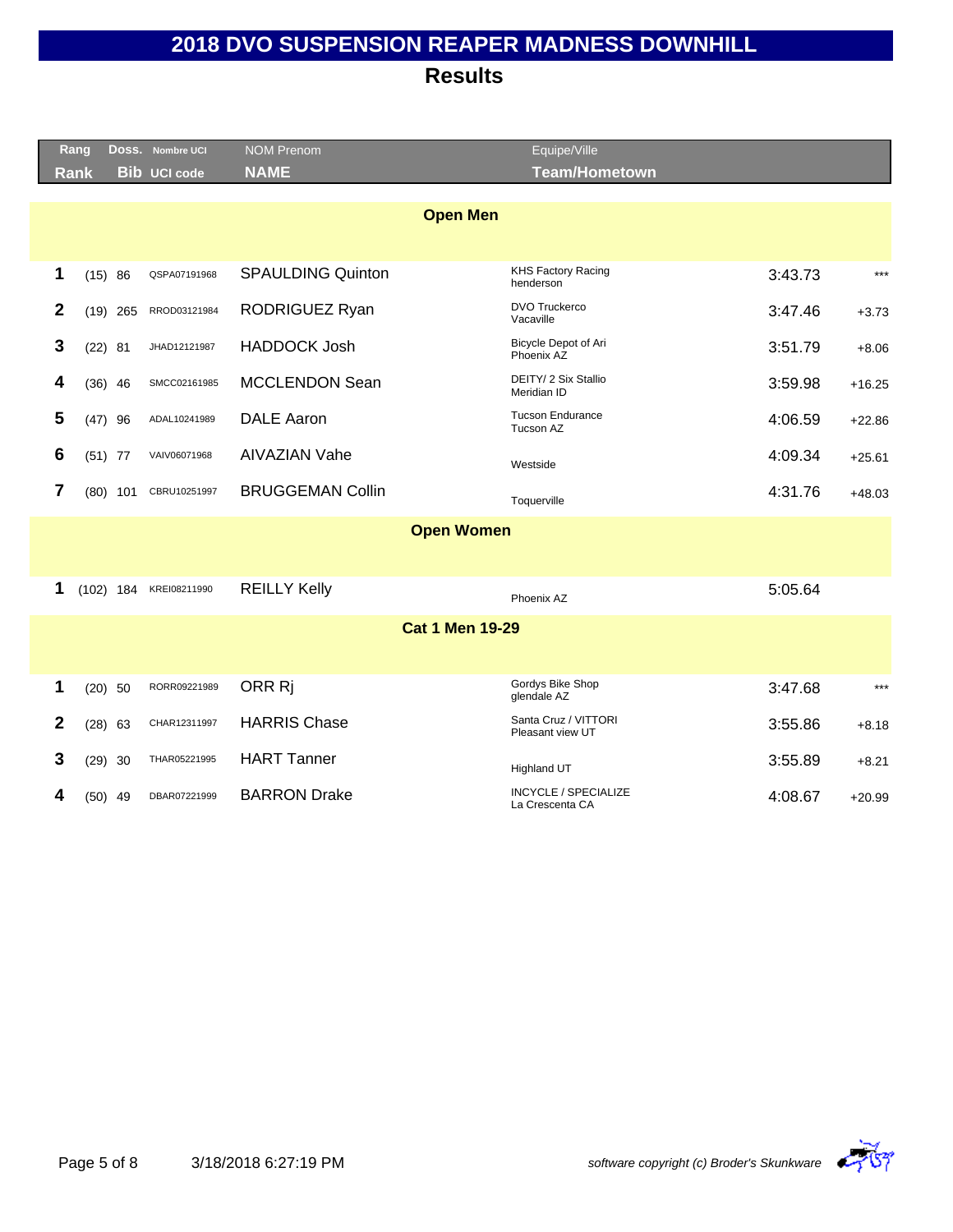|                        | Rang        |            | DOSS. Nombre UCI       | <b>NOM Prenom</b>        | Equipe/Ville                            |         |          |  |  |  |  |
|------------------------|-------------|------------|------------------------|--------------------------|-----------------------------------------|---------|----------|--|--|--|--|
|                        | <b>Rank</b> |            | <b>Bib UCI code</b>    | <b>NAME</b>              | <b>Team/Hometown</b>                    |         |          |  |  |  |  |
| <b>Cat 1 Men 30-39</b> |             |            |                        |                          |                                         |         |          |  |  |  |  |
|                        |             |            |                        |                          |                                         |         |          |  |  |  |  |
| 1                      | $(13)$ 78   |            | KBLO05201981           | <b>BLOSS Kenny</b>       |                                         | 3:41.54 | $***$    |  |  |  |  |
|                        |             |            |                        |                          | lakeport ca                             |         |          |  |  |  |  |
| 2                      | (23)        | 188        | ESMI06201985           | <b>SMITH Eric</b>        | all mountain cyclery<br>henderson NV    | 3:52.01 | $+10.47$ |  |  |  |  |
| 3                      | $(38)$ 51   |            | TMAR06251987           | <b>MARTIN Tom</b>        | Deity / Canfield / R<br>Fort Collins CO | 4:01.25 | $+19.71$ |  |  |  |  |
| 4                      |             | $(61)$ 118 | MCLA02121979           | <b>CLARK Michael</b>     | Springdale Utah                         | 4:15.48 | $+33.94$ |  |  |  |  |
| 5                      | $(66)$ 95   |            | JFAR07221984           | FARNSWORTH Jason         | truckerco mynesweepe<br>reseda          | 4:18.77 | $+37.23$ |  |  |  |  |
| 6                      | $(67)$ 34   |            | BGUN09041979           | <b>GUNNERSON Beau</b>    | Go-Ride<br>Providence UT                | 4:19.21 | $+37.67$ |  |  |  |  |
| <b>Cat 1 Men 40-49</b> |             |            |                        |                          |                                         |         |          |  |  |  |  |
|                        |             |            |                        |                          |                                         |         |          |  |  |  |  |
| 1                      | (33) 65     |            | QWIN02231973           | <b>WINTER Quinn</b>      | Knolly-DVO-Deity-Max<br>Henderson NV    | 3:57.32 | $***$    |  |  |  |  |
| $\mathbf{2}$           | $(34)$ 94   |            | BPAR04081977           | <b>PARKER Brian</b>      | Mynesweepers/Trucker<br>Newbury Park    | 3:59.32 | $+2.00$  |  |  |  |  |
| 3                      | (35)        | 36         | AMCE12241974           | <b>MCELYEA Alex</b>      | Scottsdale AZ                           | 3:59.58 | $+2.26$  |  |  |  |  |
| 4                      | $(46)$ 13   |            | PVEG11301976           | <b>VEGA Philip</b>       | Team Joyride<br>Boise ID                | 4:04.61 | $+7.29$  |  |  |  |  |
| 5                      | $(T54)$ 82  |            | BSCH02091966           | <b>SCHEVERS Brooks</b>   | pincraft racing Com<br>Dewey            | 4:12.26 | $+14.94$ |  |  |  |  |
| 6                      |             | $(60)$ 186 | ACAR02041978           | <b>CARTER Aaron</b>      | Leatt<br>Las Vegas NV                   | 4:14.93 | $+17.61$ |  |  |  |  |
|                        |             |            |                        | <b>Cat 1 Men 50+</b>     |                                         |         |          |  |  |  |  |
|                        |             |            |                        |                          |                                         |         |          |  |  |  |  |
| 1                      |             |            | (106) 177 BBON03011957 | <b>BONDURANT Bobby</b>   | Truckercoposse<br>Big Bear City CA      | 5:17.26 |          |  |  |  |  |
|                        |             |            |                        | <b>Cat 1 Women 15-29</b> |                                         |         |          |  |  |  |  |
|                        |             |            |                        |                          |                                         |         |          |  |  |  |  |
| 1                      | $(87)$ 38   |            | DOWE02152003           | <b>OWENS Dixie</b>       | TLD ODI Deity Kend<br>Yucaipa CA        | 4:42.35 | $***$    |  |  |  |  |
| $\boldsymbol{2}$       | $(90)$ 72   |            | AFIT04262000           | <b>FITE Alexis</b>       | Deity RynoPower SP<br>South Lake Tahoe  | 4:51.57 | $+9.22$  |  |  |  |  |

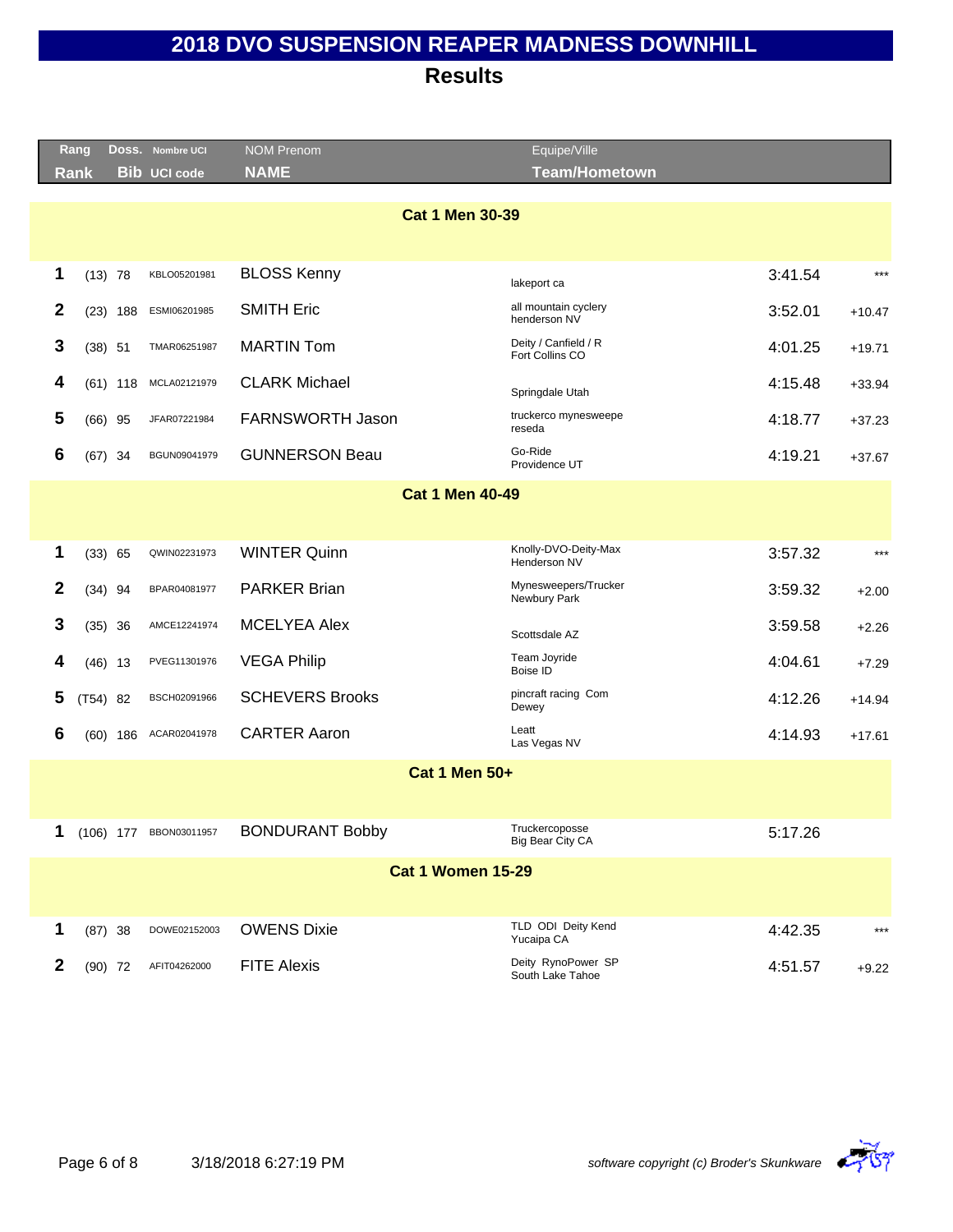|                        | Rang        |             | Doss. Nombre UCI    | <b>NOM Prenom</b>       | Equipe/Ville                            |         |            |  |  |
|------------------------|-------------|-------------|---------------------|-------------------------|-----------------------------------------|---------|------------|--|--|
|                        | <b>Rank</b> |             | <b>Bib UCI code</b> | <b>NAME</b>             | Team/Hometown                           |         |            |  |  |
|                        |             |             |                     |                         |                                         |         |            |  |  |
|                        |             |             |                     | <b>Cat 1 Men 15-16</b>  |                                         |         |            |  |  |
|                        |             |             |                     |                         |                                         |         |            |  |  |
| 1                      |             | (11) 80     | DSIL12302002        | <b>SILVA Dante</b>      | <b>Commencal Cartel</b><br>Chula Vista  | 3:38.07 | $***$      |  |  |
| $\mathbf{2}$           |             | $(21)$ 98   | TERV01112002        | <b>ERVIN Tyler</b>      | SantaCruz/AlpineRide<br>Alpine CA       | 3:48.32 | $+10.25$   |  |  |
| 3                      |             | $(24)$ 79   | JSNO02242003        | <b>SNOW Jakob</b>       | Velo hanger Toyota<br>Carlsbad          | 3:52.36 | $+14.29$   |  |  |
| 4                      |             | $(41)$ 103  | ADOO06132002        | <b>DOOLEY Austin</b>    | 100% MAXXIS RENTHAL<br>YUCAIPA CA       | 4:02.48 | $+24.41$   |  |  |
| <b>Cat 1 Men 17-18</b> |             |             |                     |                         |                                         |         |            |  |  |
|                        |             |             |                     |                         |                                         |         |            |  |  |
|                        |             |             |                     |                         | Incycle/Specialized                     |         |            |  |  |
| 1                      |             | $(4)$ 55    | CSUE06222001        | <b>SUETOS Cole</b>      | Temecula CA                             | 3:28.77 | $***$      |  |  |
| $\mathbf{2}$           |             | $(25)$ 83   | KSCH06172000        | <b>SCHEVERS Koby</b>    | Pinecraft racing Co<br>Dewey            | 3:53.71 | $+24.94$   |  |  |
| 3                      |             | $(26)$ 84   | LSPE08112000        | <b>SPENCER Lane</b>     | KHS/MAXXIS/TRP<br>Henderson             | 3:53.95 | $+25.18$   |  |  |
| 4                      |             | $(27)$ 10   | JCLE08272001        | <b>CLEMENTS Justin</b>  | Drift Racing / Calga<br>Calgary AB      | 3:55.23 | $+26.46$   |  |  |
| 5                      |             | $(31)$ 70   | MSHE02282000        | SHEPHERD Max            | lake town gravity<br>west jordan        | 3:56.84 | $+28.07$   |  |  |
|                        |             |             |                     | <b>Pro Women</b>        |                                         |         |            |  |  |
|                        |             |             |                     |                         |                                         |         |            |  |  |
| 1                      |             | $(81)$ 43   | CKIM01111991        | <b>KIMBALL Chelsea</b>  | <b>Atomic Carbon Truck</b><br>Golden CO | 4:32.73 | $***$      |  |  |
| 2                      |             | $(84)$ 53   | AWEN02271981        | <b>WENTZ Amanda</b>     | <b>Transition Fox Gamut</b><br>Reno NV  | 4:36.32 | $+3.59$    |  |  |
| 3                      |             | $(108)$ 185 | NSCH12031980        | <b>SCHANILEC Nicole</b> | Go Ride<br>Forest River ND              | 5:20.56 | $+47.83$   |  |  |
| 4                      | $(109)$ 37  |             | RMOL09101980        | <b>MOLSEE Rachel</b>    | Over The Edge - Hurr<br>Hurricane UT    | 5:23.59 | $+50.86$   |  |  |
| 5                      | $(113)$ 2   |             | SKIN10061999        | KINGSHILL Samantha      | Dvo suspension colle<br>Sacramento CA   | 6:00.00 | $+1:27.27$ |  |  |